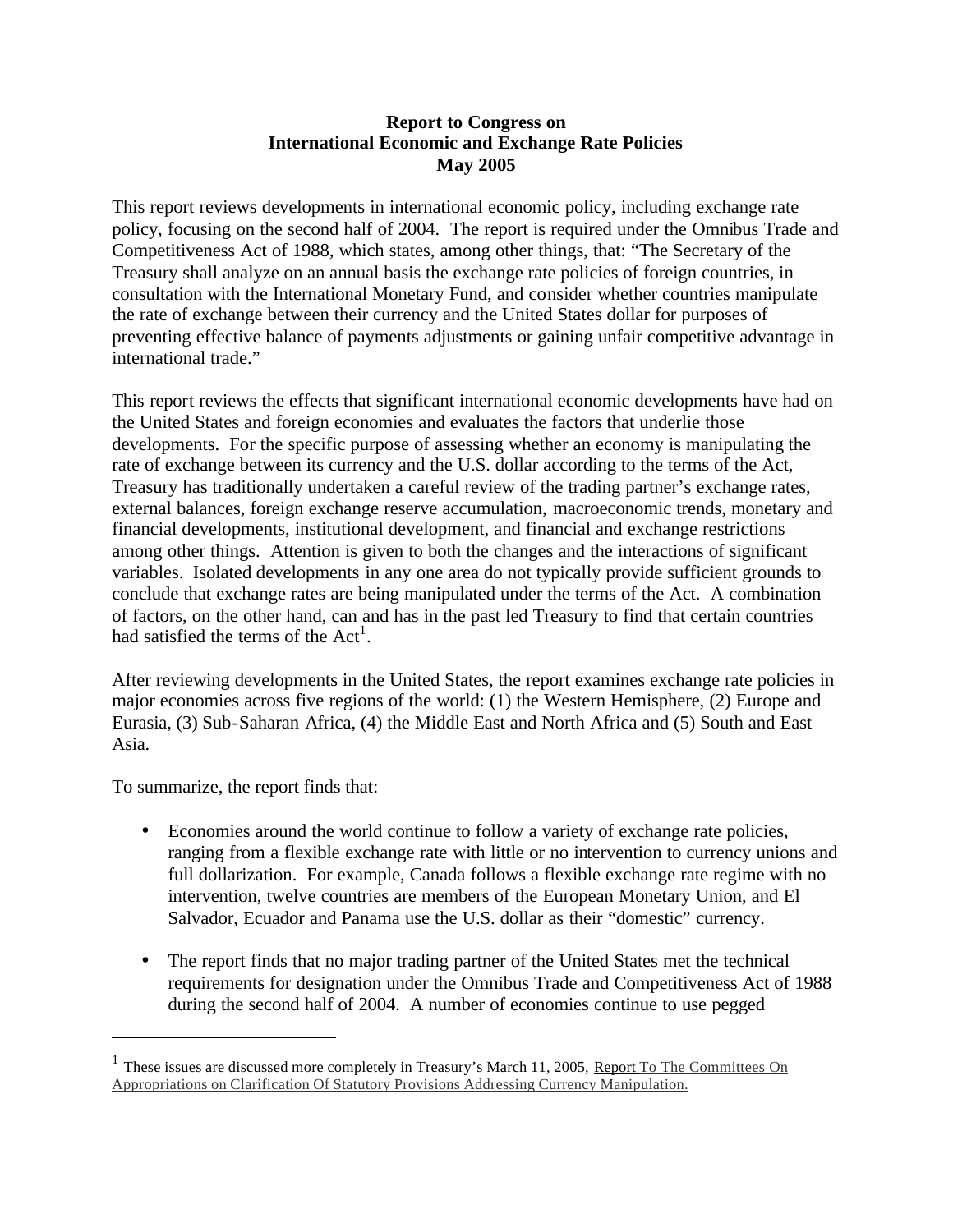exchange rates and/or intervene in foreign exchange markets. A peg or intervention, though, does not in and of itself satisfy the statutory test. Treasury has consulted with the IMF management and staff, as required by the statute, and they concur with these conclusions.

- Nevertheless, Treasury has engaged, and will continue to engage, with several economies, including some in Asia, to promote the adoption of market-based exchange policies and regimes. Most notable among these is China. Current Chinese policies are highly distortionary and pose a risk to China's economy, its trading partners, and global economic growth. Concerns of competitiveness with China also constrain neighboring economies in their adoption of more flexible exchange policies. If current trends continue without substantial alteration, China's policies will likely meet the statute's technical requirements for designation.
- While China's ten-year-long pegged currency regime may have at times contributed to stability, it no longer does so. The peg blocks the transmission of critical price signals, impedes needed adjustment of international imbalances, attracts speculative capital flows and is a large and increasing risk to the Chinese economy. Indeed, Chinese officials have publicly acknowledged the need to move to a more flexible system, have repeatedly vowed to do so and have undertaken the necessary and appropriate preparations. It is widely accepted that China is now ready and should move without delay in a manner and magnitude that is sufficiently reflective of underlying market conditions. Treasury will continue to engage with China and closely monitor changes in its foreign exchange policy over the coming weeks and months.
- Treasury is continuing to engage actively with economies to encourage, in both bilateral and multilateral discussions, flexible market-based exchange rate regimes combined with a clear price stability goal and a transparent system for adjusting policy instruments. In this light, the communiqués of the G-7 Finance Ministers and Central Bank Governors in October of 2004 and February and April of 2005 stated: "…that more flexibility in exchange rates is desirable for major countries or economic areas that lack such flexibility to promote smooth and widespread adjustments in the international financial system, based on market mechanisms."

# **The United States International Accounts <sup>2</sup>**

 $\overline{a}$ 

The current account deficit is conceptually equal to the gap between domestic investment and domestic saving, as a matter of international accounting. When investment in the United States is higher than domestic saving, foreigners make up the difference, and the United States has a

 $2^2$  The IMF annually reviews U.S. economic performance and policies through the so-called IMF Article IV surveillance process. The last Article IV surveillance review took place in July 2004. The IMF staff paper and the results of the IMF Executive Board's discussion of the U.S. Article IV review can be found at http://www.imf.org/external/pubs/ft/scr/2004/cr04230.pdf. In addition, the IMF discusses U.S. economic policies and performance in the context of its twice yearly World Economic Outlook reports. These can be found at http://www.imf.org/external/pubs/ft/weo/weorepts.htm.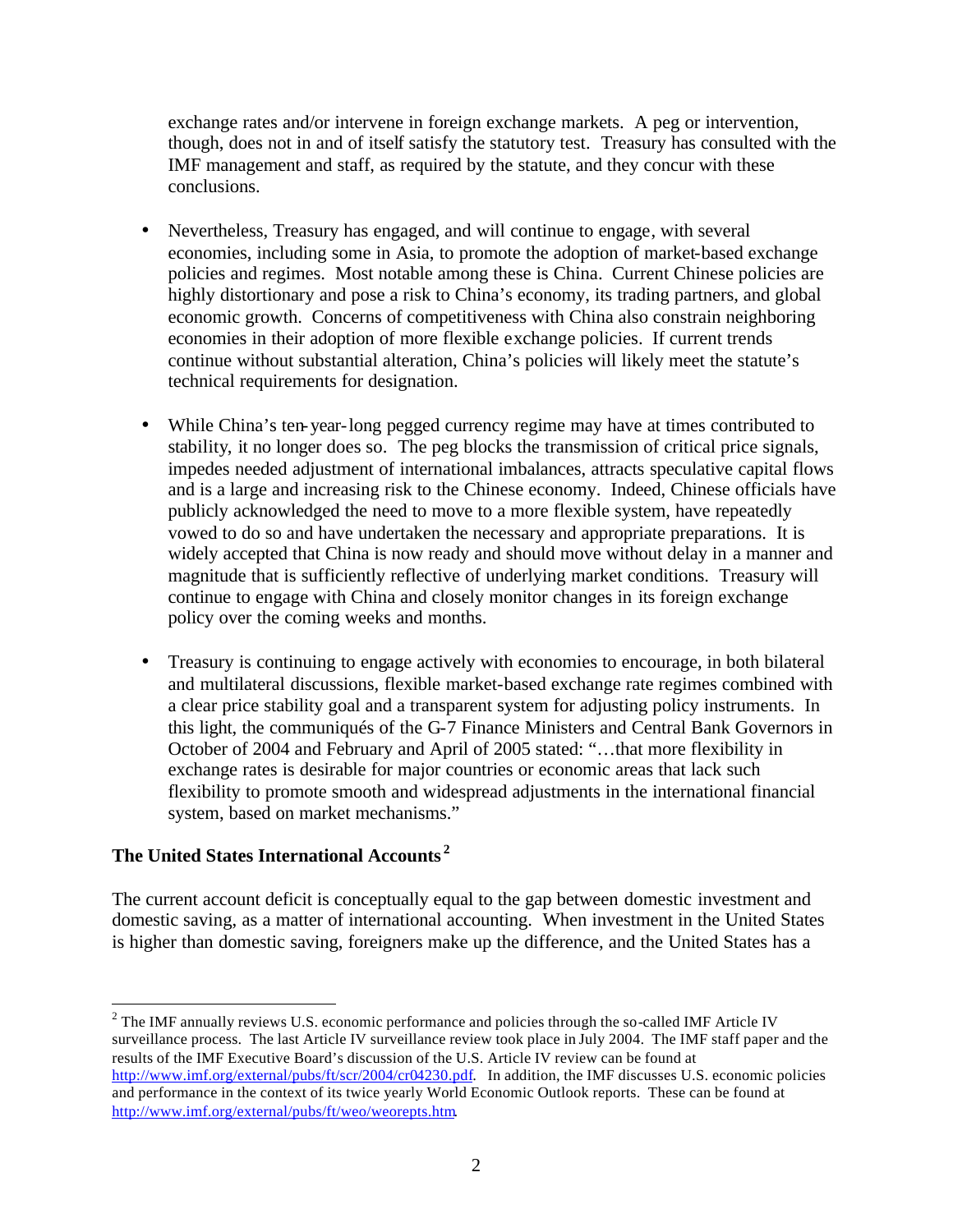current account deficit. In contrast, if saving exceeds investment in a country, then that country has a current account surplus as its people invest abroad.

The growth of the U.S. current account deficit over more than a decade has been linked to high levels of domestic U.S. capital formation compared to domestic U.S. saving. Perceived high rates of return on U.S. assets, based on sustained strong productivity growth relative to the rest of the world, sound U.S. economic performance and the attractiveness of the U.S. investment climate, attract foreign investment. Sustained external demand for United States assets has both supported the dollar in the foreign exchange markets over the years and allowed the United States to achieve leve ls of capital formation that would have otherwise not been possible. Robust growth in investment is critical to the non-inflationary growth of production and employment.

In the second half of 2004, for example, the U.S. current account deficit was \$679 billion (at a seasonally adjusted annual rate and on a national income and product accounting, or NIPA, basis) or 5.7 percent of GDP. This \$679 billion deficit equaled the gap between \$2,369 billion in investment and \$1,690 billion in saving<sup>3</sup>. That is, U.S. domestic investment was \$679 billion more than domestic saving with net foreign investment making up the difference.

The U.S. economy performed well over the second half of 2004. Real GDP increased at an average annual rate of 3.9 percent in the final two quarters, led by rapid gains in both business fixed investment and personal consumption. Improved labor markets (with almost one million new payroll jobs added during July-December and a decline in the unemployment rate to an average of 5.4 percent), as well as a rise in household net worth, contributed to increased consumer spending and favorable balance sheets despite low saving. Public saving is expected to improve, as solid economic growth and tight controls imposed by fiscal policies are expected to cut the Federal budget deficit by more than half, from 3.6 percent of GDP in FY 2004 to 1.5 percent by FY 2009.

The U.S. current account was \$708 billion in deficit (at a seasonally adjusted annual rate and on a balance of payments basis<sup>4</sup>) in the second half of 2004. A major item financing the current account deficit has been net private foreign purchases of U.S. securities, which reached an annualized \$552 billion in the second half of 2004. (Included in these were net private foreign purchases of U.S. Treasury securities amounting to \$26 billion.) In addition, foreign official institutions increased their U.S. assets by \$308 billion.

Viewed over a longer period, the U.S. current account balance declined, as a percent of GDP, from a one percent surplus in the first quarter of 1991 to a four percent deficit in the fourth quarter of 2000, to a six percent deficit in the second half of 2004.

Due to the current account deficit the net investment position of the United States (with direct investment valued at the current stock market value of owners' equity) fell to a negative \$2.7

<sup>&</sup>lt;sup>3</sup> Including the (relatively small) statistical discrepancy.

<sup>&</sup>lt;sup>4</sup> Although the current account measures are conceptually the same, balance of payments statistics are compiled on a slightly different basis from national income statistics. Saving includes the statistical discrepancy between the income and product accounts.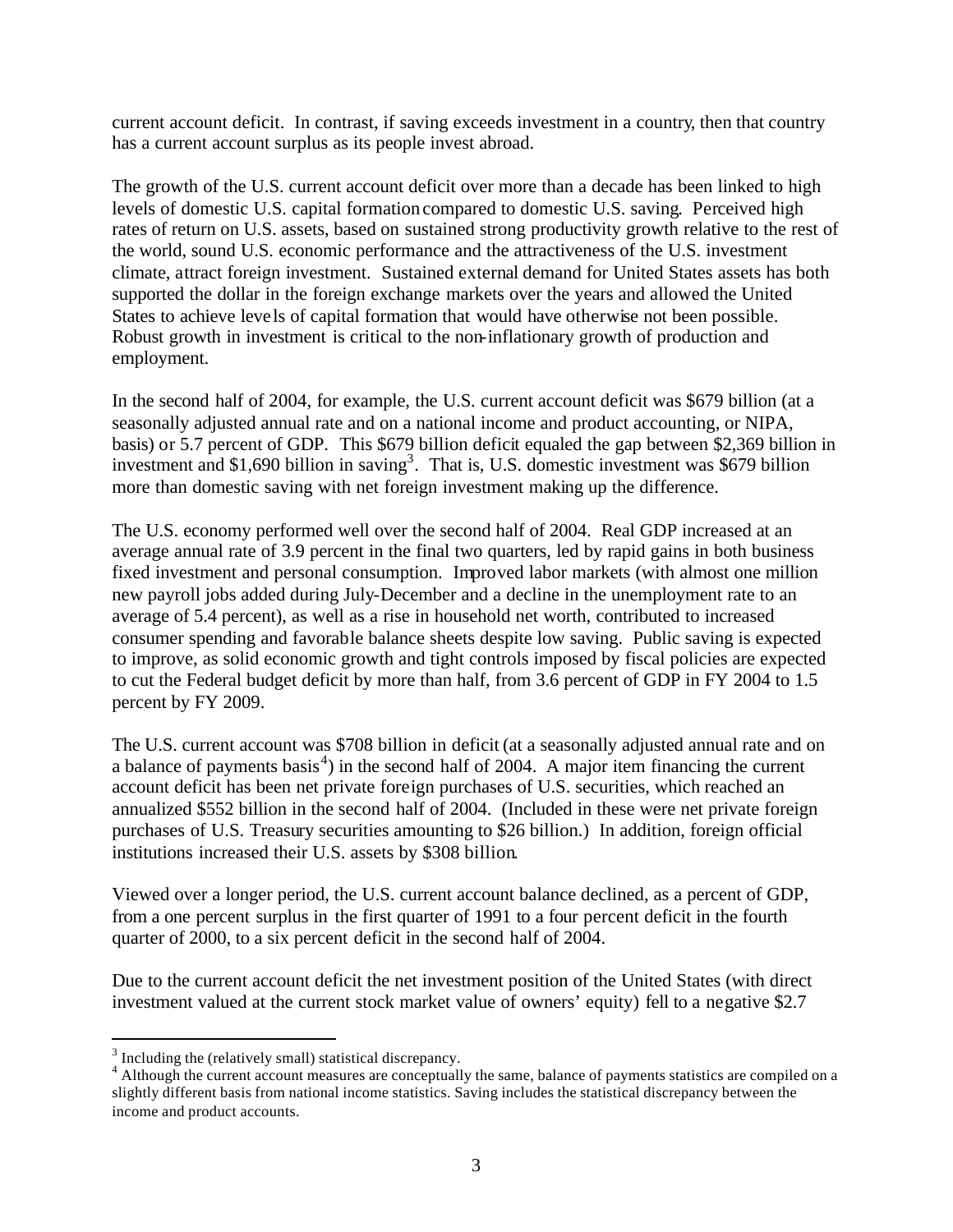trillion as of December 31, 2003, the latest date for which data are available, from a negative \$2.6 trillion at the end of 2002. A \$398 billion valuation adjustment due to exchange rate changes offset much of 2003's financial outflow. Despite a large negative position, U.S. residents earned \$30 billion more on their foreign investments in 2004 than foreigners earned on their U.S. investments. These positive net income receipts are the result of large net inflows of income from direct investment offsetting net outflows of income on portfolio investment.

The U.S. current account deficit is the counterpart of the aggregate surplus of other economies in the world. The policies of all countries affect the global pattern of current account balances. It is important that policies that the United States follows keep the United States and the world economy strong. The adjustment of global imbalances is a shared responsibility. First, in the United States, policies aimed at increasing saving of the public sector and the private sector should contribute to global adjustment and reinforce the continuing stability of the international financial system. Second, in Europe and Japan, policies for further structural reforms are needed to boost sustainable growth. Third, greater flexibility of exchange rates is needed, particularly in emerging Asia economies that lack such flexibility.

# **The U.S. Dollar**

The Federal Reserve Board's "broad" nominal dollar index decreased 6.7 percent during the second half of 2004. The dollar depreciated 8.9 percent against the "major" foreign currencies (seven other industrialized economy currencies) and 3.8 percent against the currencies of "other important trading partners" of the United States (largely currencies of emerging market economies). The broad index declined 16.9 percent from February 27, 2002, when it reached its recent peak, through December 31, 2004. Over this latter period the dollar depreciated 29.5 percent against the major currencies while appreciating 1.8 percent against the currencies of other important trading partners.

The consumer price index (CPI) rose 2.0 percent annualized rate from July through December and in the final month of the year was 3.3 percent higher than a year earlier. Excluding food and energy, the core CPI rose 2.2 percent during the 12 months ending in December 2004. With the economy expanding and underlying inflation modest, the Federal Reserve continued to remove monetary accommodation, increasing its federal funds target rate four times, by a total of 100 basis points, in the second half of the year to reach to 2.25 percent on December 14. The yield on 10-year Treasury notes fluctuated during the latter half of the year, but finished the year at about 4.2 percent in December, essentially unchanged from the end of 2003 and 50 basis points lower than in June despite the rise in short term interest rates.

As discussed below, the currencies of different economies showed varying degrees of flexibility relative to the dollar, as some monetary authorities sought to dampen or prevent movements of their exchange rates against the dollar while others did not intervene at all. The United States did not intervene in foreign exchange markets during the second half of 2004.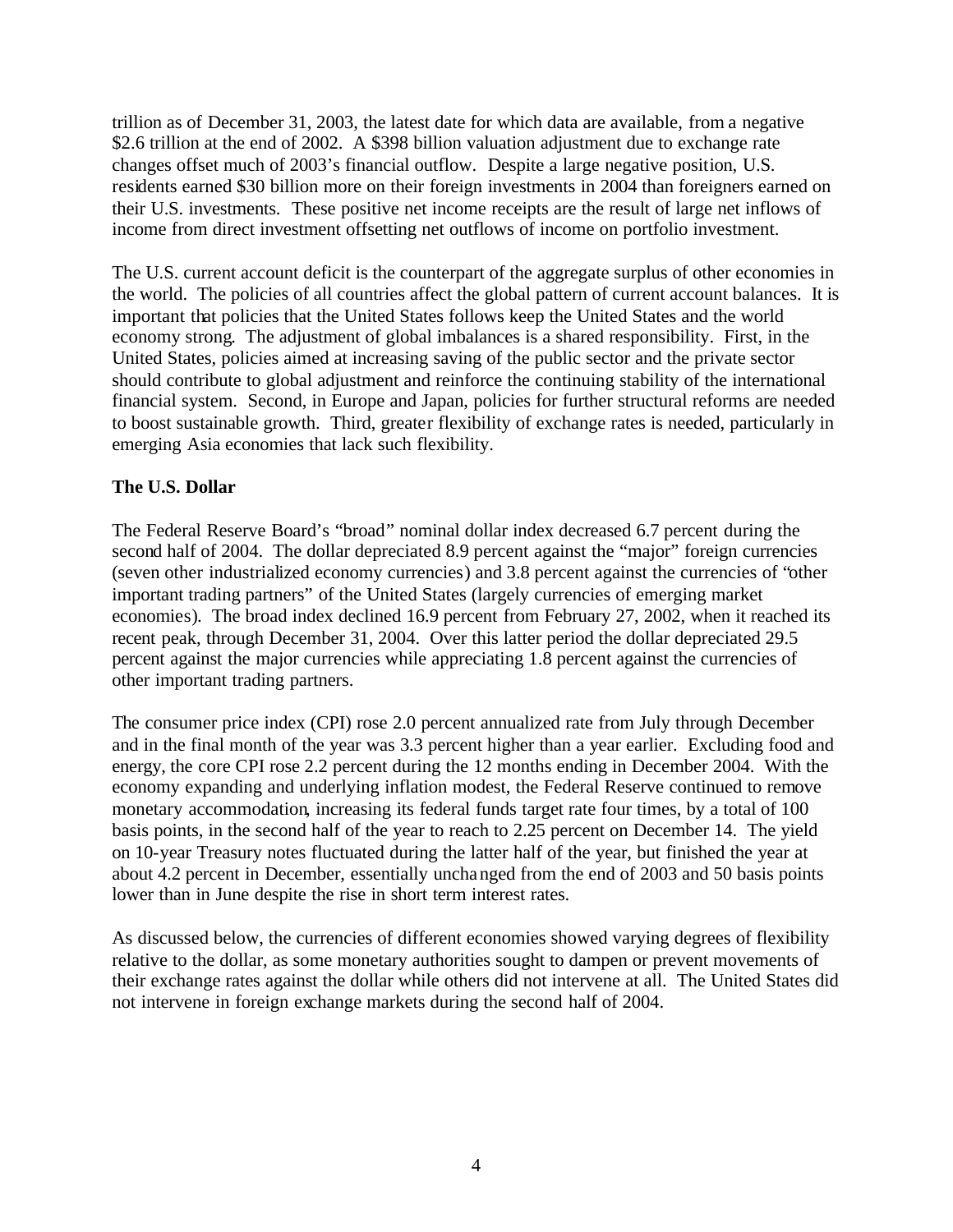#### **Western Hemisphere**

Nominal exchange rates in the region on average appreciated against the U.S. dollar in the second half of the year, as Latin America posted nearly 6 percent real GDP growth in 2004, the highest regional growth rate in a quarter-century. Interest rate spreads between the Latin American Emerging Market Bond Index (EMBI+) and U.S. Treasury securities decreased from 569 basis points in end-June to 434 basis points by end-December 2004.

### **Argentina**

Argentina has had a flexible exchange rate since the end of 2001 when it abandoned its convertibility law, which pegged the peso one-to-one to the U.S. dollar. Argentina's currency remained relatively steady in the second half of 2004, depreciating 0.5 percent from 2.96 pesos per dollar to 2.97 pesos per dollar. Argentina's trade surplus was \$6.2 billion in the second half of 2004, with exports rising 20 percent and imports rising 53 percent compared to the same period the previous year. The seasonally adjusted current account fell from 2.2 percent of GDP in the first half of 2004 to 1.9 percent of GDP in the second. The U.S. trade deficit with Argentina was \$334 million in the second half of 2004.

Argentina's gross foreign exchange reserves grew by \$2.2 billion during the second half of the year to \$19.6 billion at the end of December 2004 as Argentina's central bank accumulated international reserves during periods of peso strengthening. The economic recovery continued after the severe contraction in the first half of 2002, with real GDP growing 14.0 percent at a seasonally adjusted annualized rate in the third quarter of 2004 and 11.4 percent in the fourth quarter. Consumer prices accelerated, with a net increase of 5.2 percent in seasonally adjusted terms from June 2004 to December 2004.

# **Brazil**

Brazil has a flexible exchange rate regime and relies on inflation targeting to guide monetary policy. The *real* appreciated 16.9 percent against the dollar during the second half of 2004 from BRL3.11/US\$ to BRL2.66/US\$. Brazil's sovereign risk spread stood at 383 basis points over U.S. Treasuries at end-2004 versus 646 basis points at the end of June. Year-on-year inflation stood at 7.6 percent in December, above the central bank's 5.5 percent target for 2004 but within the target band. Brazil had a \$6.3 billion, or 2.0 percent of GDP, current account surplus in the second half of 2004 compared to \$5.4 billion, or 1.9 percent of GDP, in the first half. The United States had a trade deficit with Brazil of \$4.9 billion in the second half of 2004 compared to a \$3.4 billion deficit in the second half of 2003. Foreign direct investment increased to \$14.1 billion in the second half of 2004 compared with \$4.0 billion in the first half. The central bank increased net international reserves to \$27.5 billion by end-December 2004 compared to \$24.9 billion at end-June, as the central bank purchased international reserves at the end of the year. Real GDP (saar) increased 4.4 percent and 1.7 percent in the third and fourth quarters respectively. For the full-year 2004, GDP posted a 5.2 percent increase—the highest growth rate in ten years.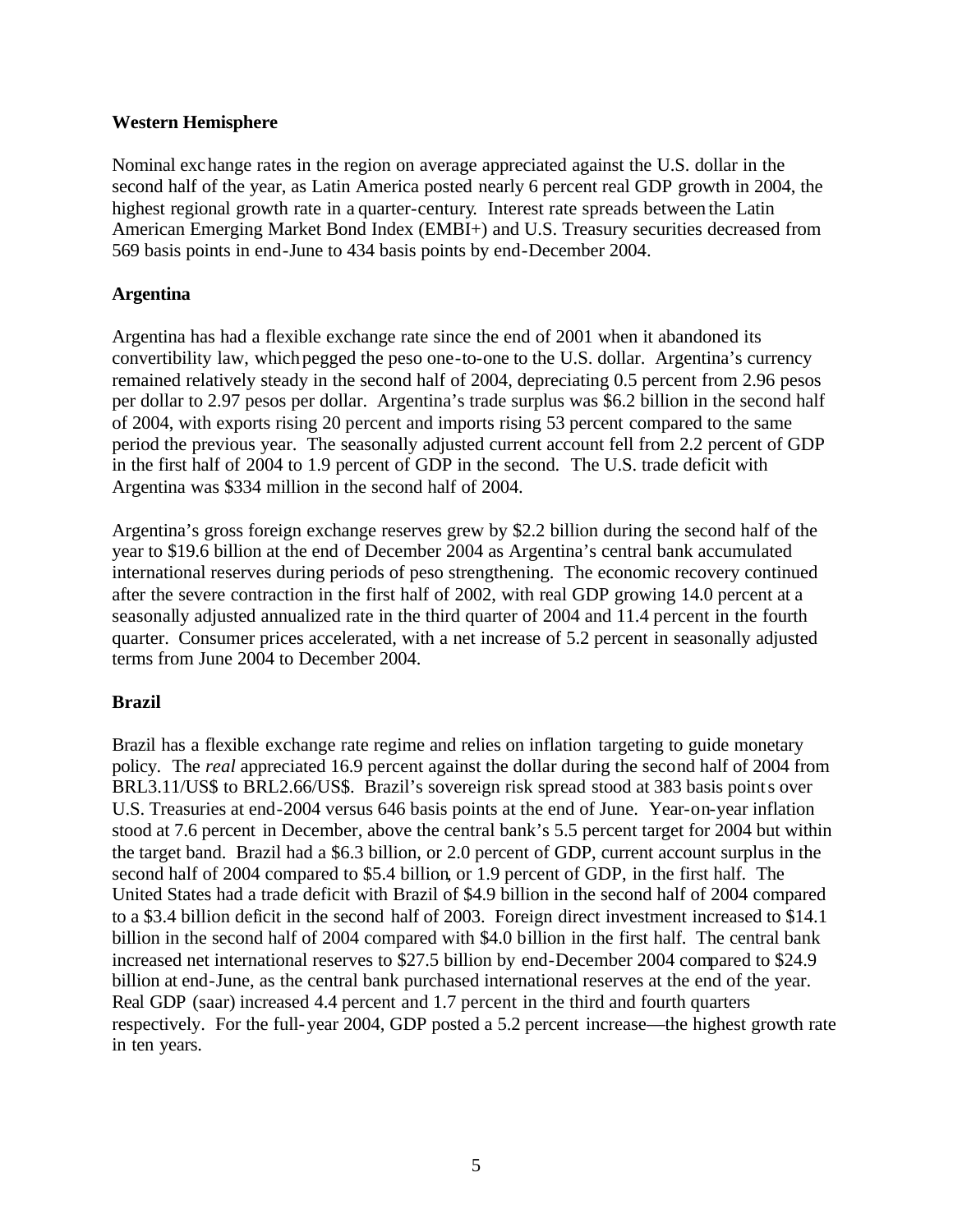#### **Canada**

Canada has a flexible exchange rate regime. It has not intervened in the foreign exchange market since 1998, except to make a small contribution to the brief G-7 intervention in support of the euro in September 2000. Its central bank targets an inflation rate of 2 percent with a  $+/-1$ percent band. During the second half of 2004, the Canadian dollar appreciated against the U.S. dollar by 11.4 percent, from 1.34 C\$/US\$ to 1.20 C\$/US\$. The J.P. Morgan broad real tradeweighted index for the Canadian dollar appreciated by 8.3 percent while the J.P. Morgan narrow nominal trade-weighted index for the Canadian dollar appreciated by 9.5 percent. Canada's current account surpluses during the third and fourth quarters of 2004 were \$6.4 billion, or 2.6 percent of GDP, and \$5.2 billion, or 1.9 percent of GDP, respectively. The merchandise trade surplus with the U.S. during the period was \$33.6 billion. Canada's international reserves declined in second half of 2004 to \$34.5 billion from \$35.4 billion in the first half. Year-on-year headline inflation in December 2004 was 2.1 percent. The economy expanded in the second half of 2004, with annualized real GDP growth of 3.4 percent and 3.0 percent in the third and fourth quarters, respectively.

### **Mexico**

Mexico has a flexible exchange rate regime. Its central bank targets an inflation rate of 3 percent with a  $+/-1$  percent band. The Bank of Mexico also follows a transparent rule for selling foreign reserves accumulated by state enterprises. During the second half of 2004 the Mexican peso appreciated by 3.5 percent against the dollar, from 11.54 pesos/dollar to 11.15 pesos/dollar*.* The J.P. Morgan narrow nominal trade-weighted index for the peso depreciated by 0.4 percent, while the J.P Morgan broad real trade-weighted index for the peso appreciated by 0.4 percent. Mexico's current account deficits during the third and fourth quarters of 2004 were \$2.3 billion, or 1.4 percent of GDP, and \$2.9 billion, or 1.7 percent of GDP, respectively. Mexico's merchandise trade surplus with the U.S. during the period was \$22.8 billion. Foreign direct investment in the second half of 2004 was \$5.4 billion, versus \$11.2 billion in the first half of the year. International reserves grew by \$2.4 billion during the second half of the year, reaching \$61.5 billion by the end of December. Year-on-year headline inflation was 5.1 percent in December. The economy grew robustly in the second six months of 2004, with real seasonally adjusted GDP increasing at annual rates of 3.8 percent and 5.6 percent during the third and fourth quarters, respectively.

#### **Europe and Eurasia**

#### **The Euro-zone**

During the second half of 2004, the euro remained relatively stable through mid-October, but appreciated sharply thereafter, gaining 9 percent from mid-October, or 11.2 percent from end-June, to year-end. The index of the real effective exchange rate of the European Central Bank (ECB) appreciated 4.9 percent over the second half of the year. The ECB did not intervene in foreign exchange markets during 2004.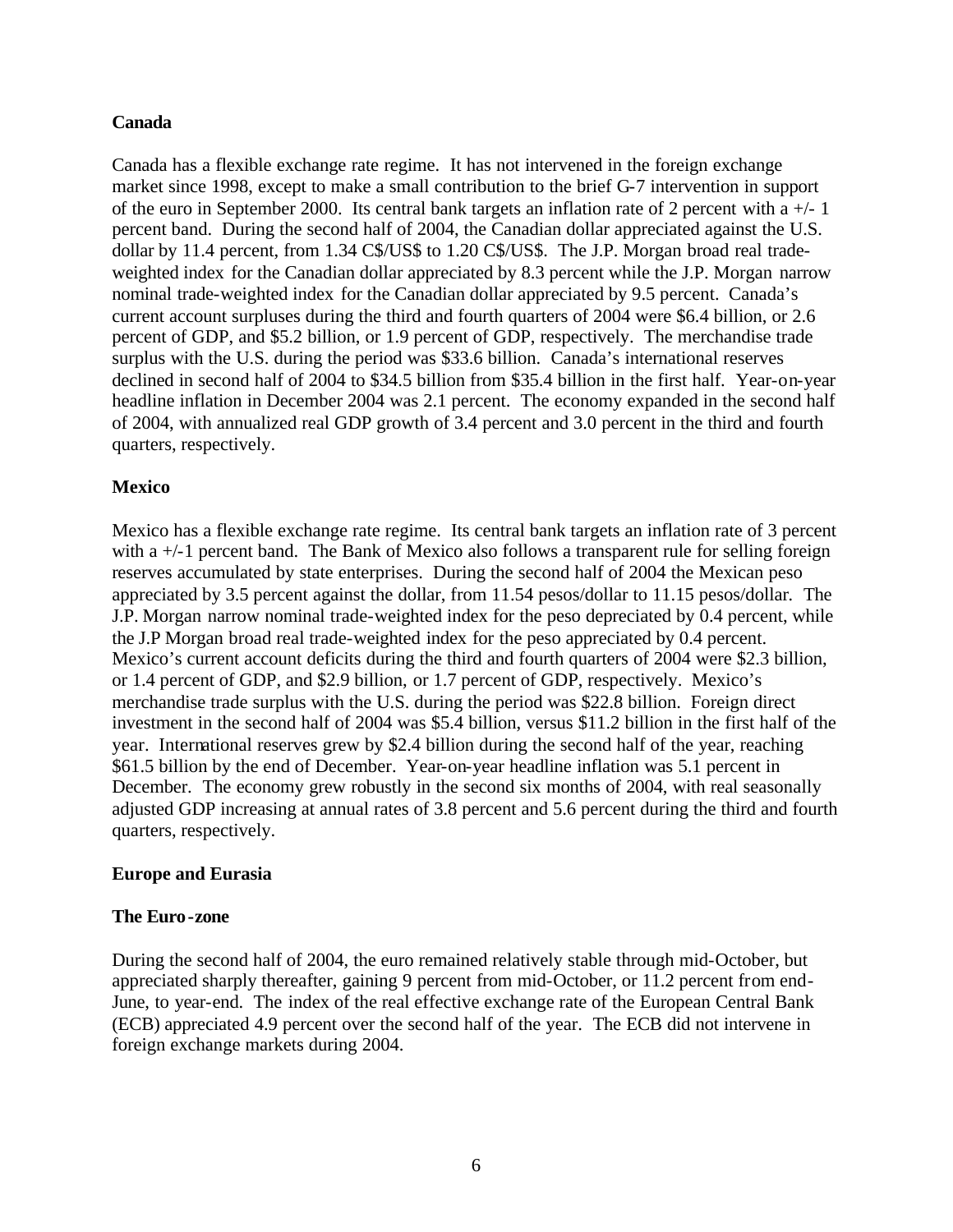The countries in the Euro-zone taken together had a current account surplus during the second half of 2004 equal to \$11.3 billion (sa), or 0.2 percent of GDP, down from \$38.4 billion, or 0.8 percent of GDP, in the first half of the year. Goods exports increased 8.4 percent while goods imports increased 12.9 percent in the second half of 2004 over the same period in 2003. The trade surplus of the Euro-zone vis-à-vis the U.S. was \$44.2 billion in the second half of 2004 compared to \$39.7 billion in the second half of 2003.

Euro-zone growth was an estimated 0.8 percent (annualized) in the second half of 2004. Germany and Italy have held back Euro-zone growth while France had annualized growth of 1.5 percent in the second half led by strong domestic demand. For the region, final consumption expenditure rose 1.0 percent in the second half of 2004 while investment increased 2.5 percent. Core inflation was 1.9 percent yr/yr in December 2004 compared to 2.0 percent yr/yr in June 2004. Headline inflation – which includes energy and other volatile prices excluded in the core index – was 2.4 percent yr/yr at the end of the second half of 2004, the same rate as at the end of the first half.

# **Central Europe & Ukraine**

The currencies of the major central European economies appreciated sharply against the dollar during the second half of 2004. This partly reflected the dollar's depreciation against the euro during the period, but each of the currenc ies also strengthened against the euro, their main reference currency, supported by attractive domestic interest rates.

In Hungary, short term yields of 10.0 percent helped the forint appreciate 2.1 percent against the euro (14.0 percent against the dollar), despite continued concern about large fiscal and current account deficits. The National Bank of Hungary's index of the real value of the forint rose by slightly less, 1.8 percent, as inflation slowed.

In Poland, the zloty rose 10.5 percent against the euro during the second half of 2004 (an appreciation of 23.4 percent against the dollar). Zloty appreciation reflected the differential between domestic interest rates and Euro-zone yields, as well as increased political stability and improved macroeconomic performance. The National Bank of Poland's index of the zloty in real terms rose 8.1 percent.

In Ukraine, the hryvnia rose 0.3 percent against the dollar during the second half as the central bank continued to manage the bilateral exchange rate against the dollar heavily.

# **Russia**

The large net inflows resulting from high oil prices continued during the second half of 2004. Russia's current account surplus in the second half of 2004 was \$33.8 billion (nsa), or 10.5 percent of GDP, compared to \$15.8 billion, or 6.6 percent of GDP, in the second half of 2003. The ruble appreciated 4.9 percent against the U.S. dollar in the second half of 2004 compared to 0.6 percent in the first half. However, because of the relative strength of the euro, J.P. Morgan's Broad Real Effective Exchange Rate Index appreciated just 0.6 percent in the second half of 2004 compared to 5.1 percent in the first half. Russian monetary authorities continued to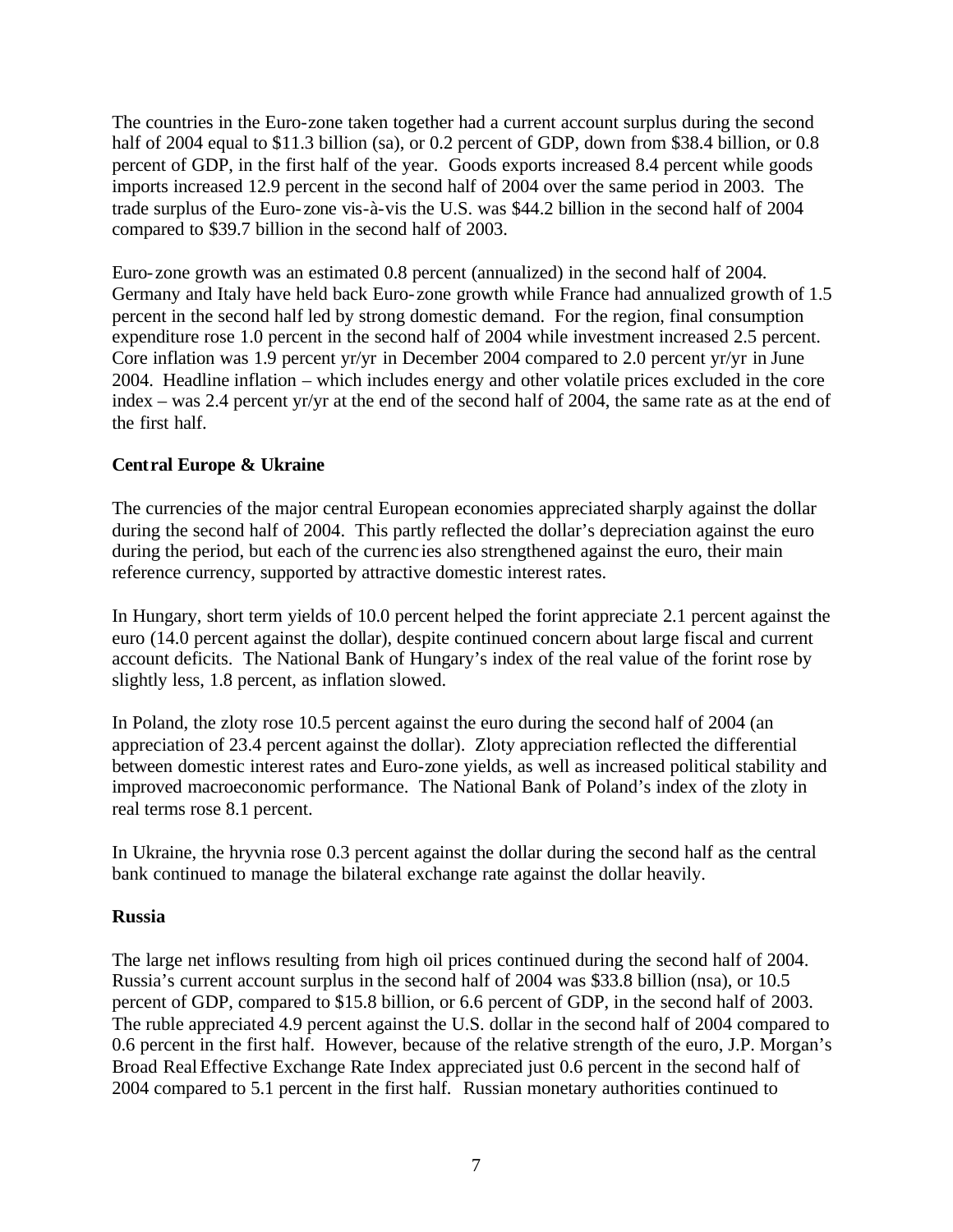intervene to moderate the appreciation of the ruble against the dollar, and official reserve assets increased \$36.3 billion to a record high of \$124.5 billion. Consumer prices rose 11.9 percent in the year through December 2004 compared to 10.2 percent in the year through June 2004.

### **Sub-Saharan Africa**

Overall, Sub-Saharan African's current account deficit narrowed to an estimated 1.6 percent of GDP in 2004 from 2.4 percent in 2003. An improvement in the current account balances of the region's main oil exporters drove the overall change. The growth in the U.S. trade deficit to \$27 billion, from \$19 billion in 2003 with sub-Saharan Africa reflects higher U.S. oil imports, which accounted for 73 percent of all U.S. imports from the region.

Roughly half of sub-Saharan African countries officially peg their currencies to other currencies, primary the Euro. Most sub-Saharan African currencies appreciated in nominal terms against the U.S. dollar in the second half of 2004. The South African Rand, which floats relatively freely appreciated about 10 percent against the U.S. dollar during the second half of 2004, benefiting from higher prices of South Africa's commodity exports. However, the value of the currencies of six countries with managed or independently floating exchange rate regimes changed little against the U.S. dollar over the six month period, most notably the Nigerian Naira, despite significant increases in oil receipts. Of the countries for which reliable data is available, the Democratic Republic of the Congo's currency depreciated the most in nominal terms (11 percent).

# **Middle East and North Africa**

Strong economic growth continued across the Middle East and North Africa, supported by high oil prices. GDP growth in the oil-exporting countries of the Gulf Cooperation Council countries (Bahrain, Kuwait, Oman, Qatar, Saudi Arabia, and the UAE) remained robust. Mainly due to higher oil prices, current accounts across the Gulf remained largely in balance or surplus, having increased significantly, along with holdings of official reserves. Oil-exporting GCC countries tie their currencies directly to the U.S. dollar.

Many other countries in the region, such as Jordan and countries in North Africa, also maintain pegged exchange rate regimes. Changes in current account balances largely reflected changes in terms of trade, with balances rising in large oil exporters like Algeria and falling in importers like Morocco. In Egypt, exchange rate flexibility increased considerably following the launch of an interbank foreign exchange market in December 2004. The current account surplus rose due to higher oil prices and increased receipts from tourism and the Suez Canal (reflecting robust global trade). This, along with a small but growing net increase in capital inflows due to tighter monetary policy, growing inve stor confidence in the reform-oriented economic team, and an expected surge in privatizations, led to upward pressures on the pound and virtually eliminated the spread between official and parallel markets. In the six months ending December 2004, the pound appreciated 1.9 percent in nominal terms against the dollar, and the current account registered a \$2.9 billion surplus, a \$900 million increase over the same period in 2003. Net international reserves increased from \$14.8 billion end-June 2004 to \$15.4 billion end-December 2004.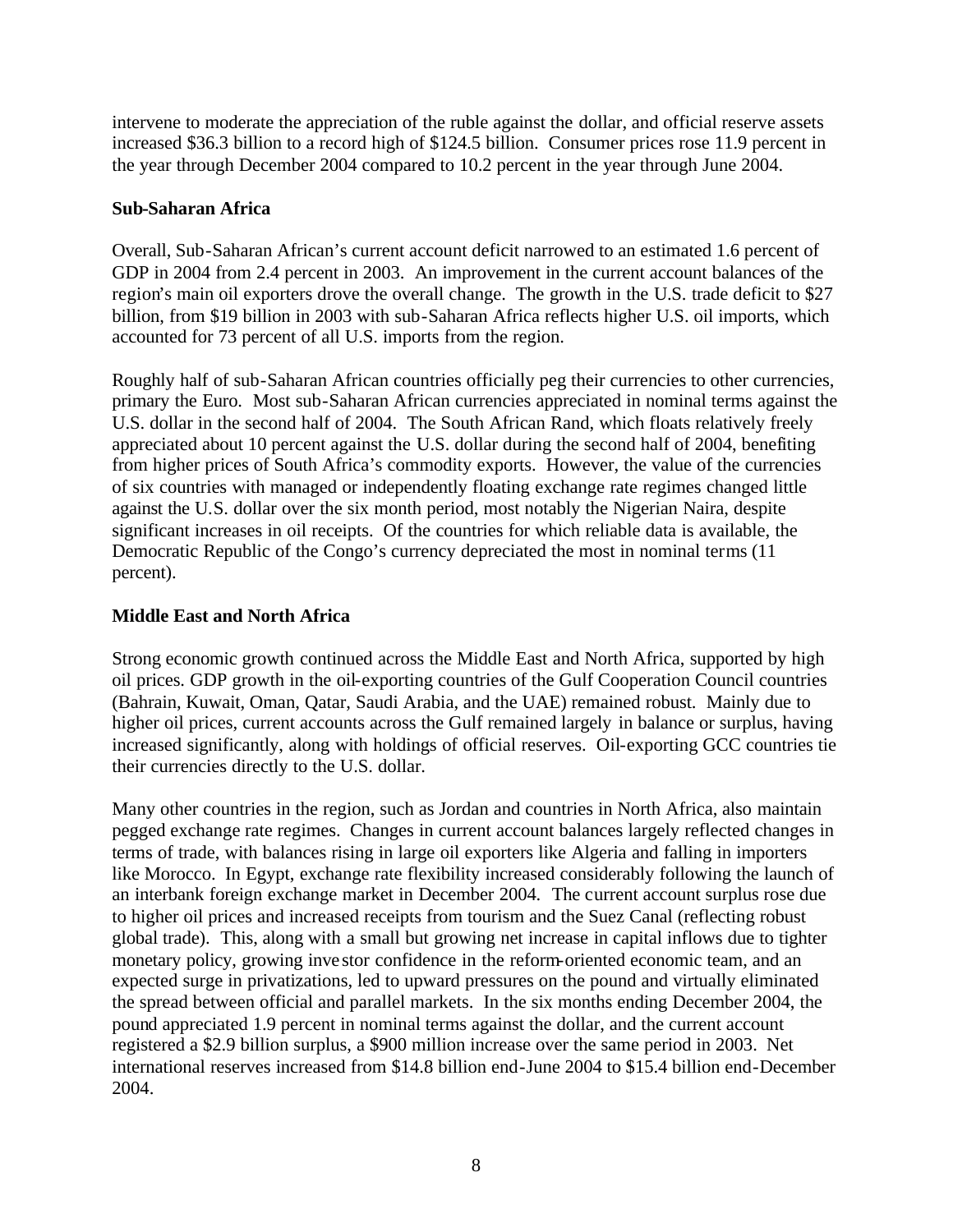Turkey maintained its floating exchange rate regime. Overall, the Turkish lira appreciated by 10.4 percent in nominal terms against the U.S. dollar in the second half of 2004, as capital inflows increased in anticipation of a European Union decision to begin accession negotiations and high real interest rates. However, during this period, the central bank's index of the real trade-weighted lira rose 4.1 percent, reflecting 1.7 percent nominal depreciation against the euro. Inflation fell from 12.7 percent in 2003 to 9.4 percent in 2004, its lowest level in decades. The current account deficit widened in 2004 to 5.1 percent of GNP (\$15.4 billion), from 3.4 percent in 2003, on the back of strong domestic demand, as GNP grew 9.9 percent over the first three quarters of 2004, compared to the same period in 2003. Imports and exports increased 39.1 percent and 30.8 percent, respectively, compared with 2003, driving the trade deficit to \$23.8 billion, up 70 percent from \$14.0 billion in 2003. Reserves stood at \$37.6 billion at end-2004, up from \$35.2 billion at end-2003, still only 75 percent of short-term external debt.

In Israel, which also maintains a floating exchange rate, the shekel appreciated 4.4 percent in nominal terms aga inst the dollar during the second half of 2004, while remaining constant in real trade-weighted terms due to significant trade weights of the euro and sterling. Capital inflows surged in 2004 as the decline in foreign direct investment in 2004 was more than offset by strong portfolio investment throughout the year (reversing the general trend of positive FDI and negative portfolio investment). While posting a small deficit in the second half of 2004 as private consumption rose, the current account registered a slight surplus for the year (0.4 percent of GDP) due to strong growth in goods and services exports. GDP growth increased in 2004 to 4.3 percent for the year, up from 1.3 percent in 2003, with an acceleration in the second half of 2004. Foreign exchange reserves rose 3.6 percent in the second half of 2004, reaching \$26.6 billion at end-December, after remaining unchanged in the first half of 2004.

#### **South and East Asia**

South and East Asia contributed to the global economy's strong growth in 2004. Developing East Asia grew at 7.3 percent in 2004. Japan grew at 2.7 percent, its highest rate since 1996. Strong external demand, particularly in the United States, and the revival of the global IT industry supported growth in the region. But a revival of domestic investment in economies of the region also underpinned economic growth. The growth of domestic demand in China, in particular, is contributing significantly to the global growth. Although imports into the region grew rapidly with improving economic performance, export growth was also strong and current account surpluses increased in most major economies of the region.

Within the year, growth was strongest in the first quarter. By the third and fourth quarter growth rates had dropped significantly in a number of East Asian countries – Japan in particular. This was in part due to excessive inventory buildups in the IT sector, but also reflected a moderate slowing of U.S. growth and rising oil prices. Solid growth within the region and rising oil prices also marked the end of concerns about deflation in a number of countries outside Japan, and the beginning of a shift in monetary policy to avoid inflation. In some cases, notably Korea, exchange rate appreciation was viewed as a way of containing imported inflation.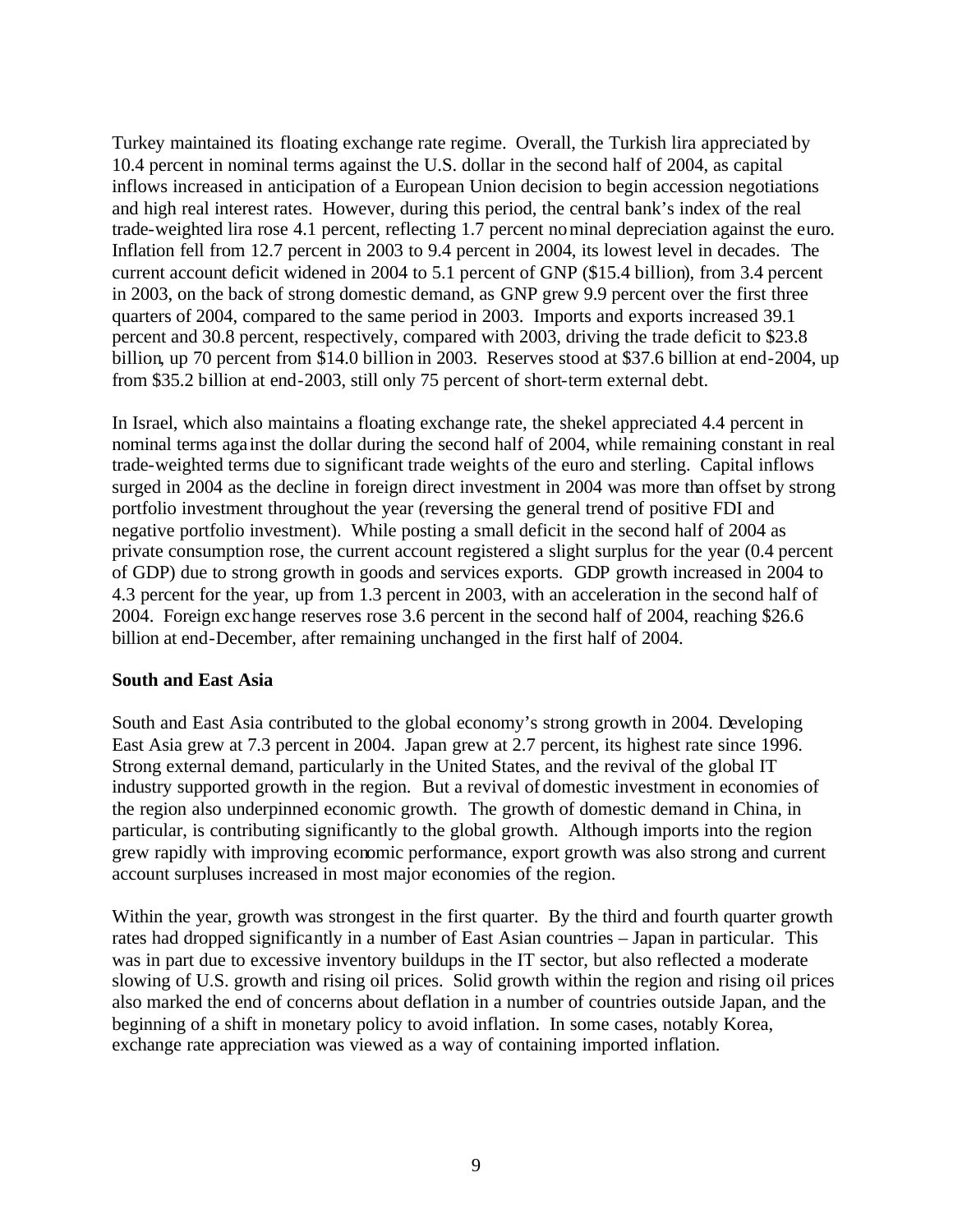Capital flows into the region went through two broad cycles. After slowing significantly in the second quarter of 2004, capital inflows picked up sharply in the last half of the year, and were especially strong in the fourth quarter. As a result, private capital flows into the region rose for the fourth straight year in 2004 and may be nearing pre-Asian Crisis levels. Net inward foreign direct investment increased by more than 30 percent to an estimated \$72 billion. Net portfolio and other capital inflows increased as well. Monetary authorities faced growing foreign demand for domestic currency assets and upward pressures on their currencies over the year as a whole, particularly in the second half.

Trade flows among East Asian economies have increased sharply in recent years, reflecting increased integration of economies in the region. But increased intra-regional trade also reflects the increasing diffusion of component production among economies in the region, often for products that are exported outside East Asia. As a result, monetary authorities of economies with more flexible exchange rates appear to be increasingly concerned about the effect of currency appreciation on their competitiveness relative to other economies in East Asia. While noting these concerns, the Administration has encouraged increased exchange rate flexibility for East Asian economies generally, both in bilateral discussions and in regional fora such as APEC. APEC Finance Ministers made a significant move in this direction in their statement of September 3, welcoming steps taken by member economies to facilitate the move to greater exchange rate flexibility.

#### **India**

Faced with strong financial inflows and rising inflation, the central bank allowed greater flexibility in the managed floating exchange rate regime and liberalized controls on capital outflows. The Indian rupee appreciated against the U.S. dollar by 6.3 percent during the second half of 2004. Foreign institutional investors poured \$5 billion into Indian equity markets in the second half of 2004 compared with \$3.5 billion in the first half, as investor concerns that the newly elected government would slow market oriented reforms receded. Income from remittances also remained strong. The U.S. bilateral merchandise trade deficit with India was steady at \$4.7 billion in the second half of 2004, compared to \$4.8 billion for the first half. Despite increases in exports of services, a sharp rise in commodity imports due to higher prices pushed the current account into a deficit of 0.1 percent of GDP in 2004, from a surplus of 1.3 percent of GDP in 2003. Foreign exchange reserves increased to \$125 billion at year end from \$114 billion at the end of June.

#### **Japan**

Japan's economic recovery, which began in the second quarter of 2002, stalled in the second half of 2004. Japan's economy contracted slightly in the second and third quarters of the year and grew marginally in the fourth quarter. Japan also appeared to lose some ground in its long fight to eliminate deflation, as core consumer prices (the Japanese CPI less fresh foods) fell by 0.2 percent year-on-year during the second half of 2004, after falling 0.1 percent on a year-on-year basis in the first half of the year. However, other price measures, such as the deflators for private consumption and GDP, showed continued progress toward price stability.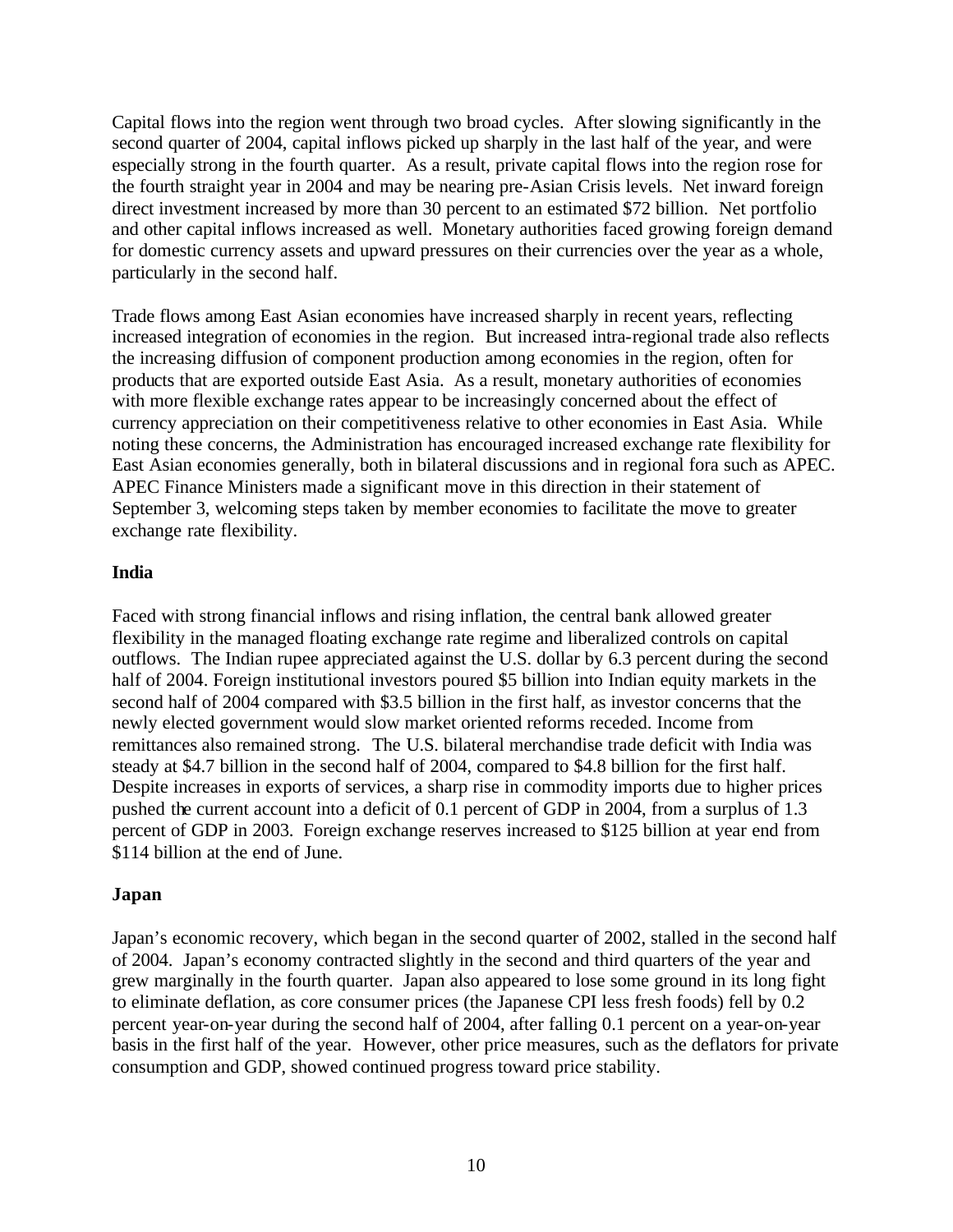Japan has had a persistent current account surplus and capital outflows to the rest of the world, a consequence of a surplus of Japanese savings over domestic investment. Rates of return on domestic investment have been generally low, although the Prime Minister's program of structural reform and deregulation and the recent acceleration of corporate restructuring and mergers and acquisition activity hold out the prospect of higher returns. Japan's global current account surplus remained steady at about 3.5 percent of GDP (or \$83.1 billion) in the second half of 2004. Japan's bilateral merchandise trade surplus with the United States totaled \$39 billion in the second half of 2004, up from \$36.2 billion in the first half. Capital continued to flow out of Japan in the second half of 2004 reportedly in response to changing expectations of U.S. growth relative to Japanese growth and higher U.S. interest rates.

During the June 30 to December 31, 2004 reporting period, the yen appreciated 5.6 percent against the dollar, reaching a level of 103.8 at year-end. At the same time that the Japanese economy appeared to weaken, economic releases from the United States showed continued strength. This differential was reflected in currency values during the first three months of this year. The yen hit a peak value of 101.9 to the dollar on January 17, 2005, but by March 31 was trading at 107.0 to the dollar, a depreciation of 3.1 percent from its end-year level. Over a more extended period, since early February 2002 through the end of March 2005, the dollar has depreciated by 20 percent against the yen, less than its 29.5 percent depreciation against the major currency component of the Federal Reserve Board's Broad Nominal Index of the dollar over the same period.

Japanese authorities have not intervened in the foreign exchange market since March 16, 2004.<sup>5</sup> Japanese foreign exchange reserves rose by \$25.7 billion in the second half of 2004 to \$824.3 billion, due to interest earnings and a depreciation of the dollar against other currencies held as Japanese reserves. This contrasts with an increase in Japanese foreign exchange reserves of \$145.8 billion in the first half of 2004, a period in which the authorities did intervene.

# **China**

 $\overline{a}$ 

China kept its fixed exchange rate of 8.28 to the U.S. dollar throughout the reporting period, a rate it has maintained since 1995, through periods of both upward and downward pressures on the exchange rate. While the benefits of China's ten-year-long pegged currency regime may have at times served well the Chinese economy, this is no longer the case for the large, increasingly market-based economy that China has become. China's fixed exchange rate is now an impediment to the transmission of price signals and international adjustment, and imposes a risk to its economy, China's trading partners, and global economic growth. China has clearly stated that it intends to move to a market-based flexible exchange rate, and has undertaken the necessary and appropriate preparations. It is now widely accepted that China is now ready and should move without delay in a manner and magnitude that is sufficiently reflective of underlying market conditions.

<sup>&</sup>lt;sup>5</sup> The Japanese Ministry of Finance announces its total foreign exchange intervention at the end of each month, and publishes the dates and amounts of intervention at the end of each quarter. See http://www.mof.go.jp/english/e1c021.htm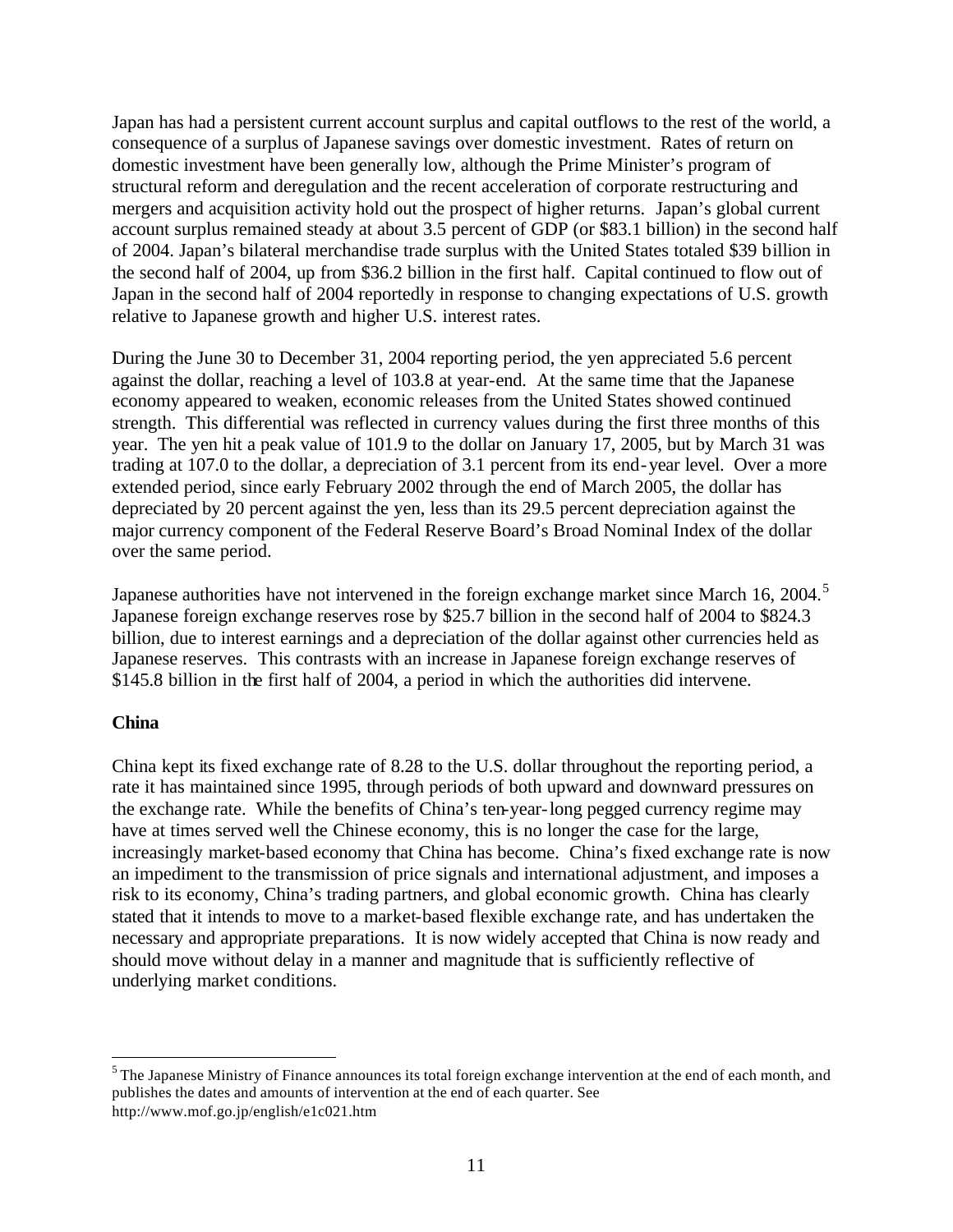To maintain the fixed exchange rate the Chinese authorities supplied renminbi for net inflows of foreign exchange, accumulating foreign exchange reserves in the process. This accumulation of foreign reserves accelerated in second half of 2004. China's official foreign exchange reserves grew by a net \$139 billion to \$610 billion during the second half of 2004, with over two-thirds of the increase taking place in fourth quarter.

China's fixed exchange rate regime and the large amount of renminbi the monetary authorities supply in maintaining the fixed exchange rate made effective macroeconomic policy management more difficult during the second half of 2004 and into 2005. To soak up ("sterilize") the additional renminbi created by purchasing foreign exchange, China's central bank sells bonds to domestic banks. Net issuance of central bank sterilization bonds has risen sharply since September 2004. Chinese policymakers also took a series of administrative measures over the last year to curb lending, and raised domestic interest rates slightly in October 2004 in order to constrain investment and contain consumer prices.

These macroeconomic policy measures had some effect in cooling off the economy during the second half of 2004. However, economic growth remained quite strong in the fourth quarter of last year, and 2005 data suggest that China's growth rate and inflation risks are rebounding. In the first quarter of 2005, real GDP, driven by trade and investment, grew by 9.5 percent. Industrial output and investment growth also remained brisk. China's exports grew rapidly on sharp increases in textile and apparel exports following the end of quotas and increased electronics shipments. After a 3.9 percent year-over-year increase in consumer prices in March, inflation moderated in April, but still remains higher than at the end of 2004. Real interest rates fell as a result, countering the authorities' efforts to contain the increase in bank lending.

China's experience over the reporting period illustrates some of the difficulties of maintaining the fixed exchange rate. Rapid growth in exports, increased liquidity, and low real interest rates continue to support China's economic growth, and concerns remain about overinvestment and inflationary pressures. In this regard, China needs to rely more on domestic demand growth, particularly consumption growth. The central bank has had to work hard to counteract the growth in domestic liquidity from foreign exchange intervention. It is also very limited in its ability to raise interest rates since this would spur greater capital inflows. The rapid growth of credit and very high rate of investment in turn risk undermining the progress China has made in reforming its banking system by creating new flows of non-performing loans.

China's global trade surplus increased in the second half of 2004 to a (seasonally unadjusted) total of \$40 billion (4.2 percent of GDP), up from a \$21 billion surplus (2.6 percent of GDP) in the same period in 2003. The trade surplus in the second half of 2004 offset a deficit during the first half, bringing China's reported trade surplus to \$32 billion for all of 2004.<sup>6</sup> The increase in

<sup>&</sup>lt;sup>6</sup> These trade figures are on an FOB-CIF basis. Several studies have noted that China's global trade surplus (one component of its current account surplus) as reported in aggregate by China's trading partners differs markedly from what is reported by Chinese official statistics. One difficulty that arises is that much trade to and from China travels via Hong Kong. Importing countries usually accurately determine the source of their imports though certificates of origin. But exporters (both Chinese and partner country exporters) often record the destination of their exports as Hong Kong, even though the goods go on to other markets. This explains a significant part of the discrepancy between Chinese and partner country trade estimates of China's trade surplus, since a significant part of the trade between China and partner countries is recorded as trade with Hong Kong.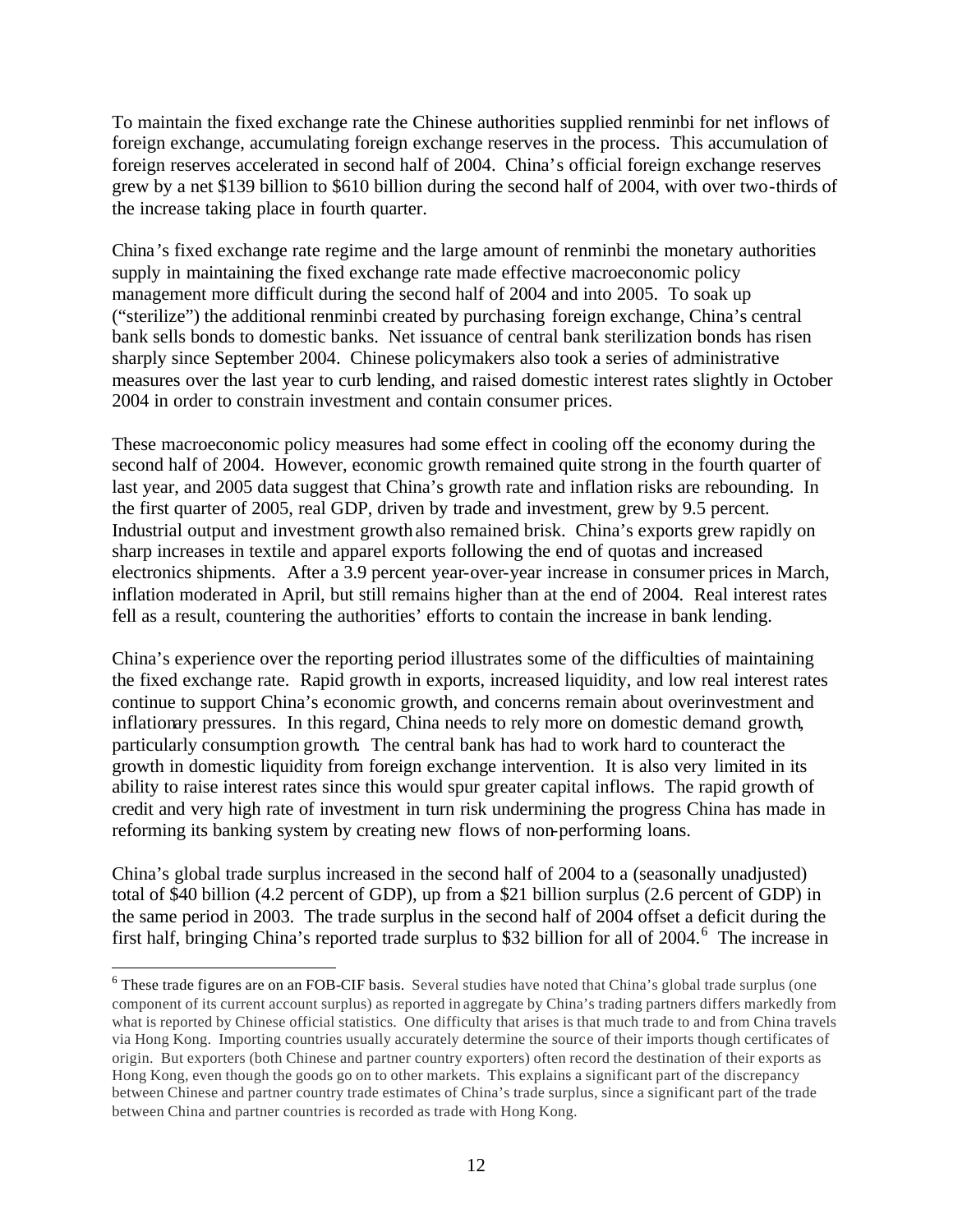China's global trade surplus is partly due to recovery in the global IT market and the increase in Chinese shipments of components. But there are also reports that trade transactions are also being used to move capital into China for domestic investment or in anticipation of a revaluation of the renminbi. This could occur either through accelerating the collection of payments due for Chinese exports while delaying payment for imports, or by over-invoicing exports and underinvoicing imports. Both responses are common in countries with capital controls. China's bilateral surplus on trade in goods with the United States also expanded in the second half of 2004 to \$93.5 billion compared to \$70.2 billion for the last half of 2003. U.S. trade in both directions continued to expand at a faster rate than total U.S. trade. While total U.S. exports to all destinations grew by 13 percent in 2004, U.S. exports to China grew 22 percent during the same period.

China's balance of payments surplus amounted to \$206 billion in 2004, up 76 percent from 2003 (China's balance of payments data are available only on an annual basis). China's current account surplus increased sharply in 2004 to \$68.7 billion, or 4.2 percent of GDP. This surplus has increased in recent years from \$17.4 billion in 2001 (1.5 percent of GDP), to \$45.9 billion  $(3.1)$  percent of GDP) in 2003<sup>7</sup>. China's capital and financial account saw a net inflow of \$111 billion in 2004 (compared to \$53 billion in 2003). Reserve accumulation figures suggest that private financial inflows surged in the second half of 2004, as speculation on an appreciation of the renminbi increased and as property markets in major urban areas heated up. Despite recent liberalization, China maintains greater controls on capital outflows than inflows, which contributes to upward pressure on reserves and the balance of payments.

In the context of an economy with large and dependable capital inflows, large prospects for productivity gains, and unsustainably high rates of investment, China's current account surplus is large.

China has committed to push ahead firmly and steadily to a market-based flexible exchange rate, and is taking concrete steps to bring about exchange rate flexibility. Chinese Premier Wen said on March 14, 2005 that China would "create a market-based, managed and floating exchange rate." Chinese Central Bank Governor Zhou has said recently that "rigid exchange rates present huge risks."

Since September 2003, when the Treasury began its intensive engagement with China to hasten its move to a more flexible exchange rate, the Chinese Government has taken important steps to establish the necessary financial environment and infrastructure to support exchange rate flexibility.

First, China has undertaken measures to increase the volume of foreign exchange trading, an important step in aiding market development and reducing the volatility of exchange rates. China has reduced restrictions on capital flows and allowed its firms and citizens greater scope to engage in market transactions. In February, China eliminated the foreign exchange surrender requirements for many commercial firms, which can now exchange their export earnings with

 $<sup>7</sup>$  In addition to the trade balance, a widening surplus on transfers and a narrowing deficit on investment income are</sup> significant factors increasing the current account surplus. At this time, trade statistics are the only current account items available for 2004.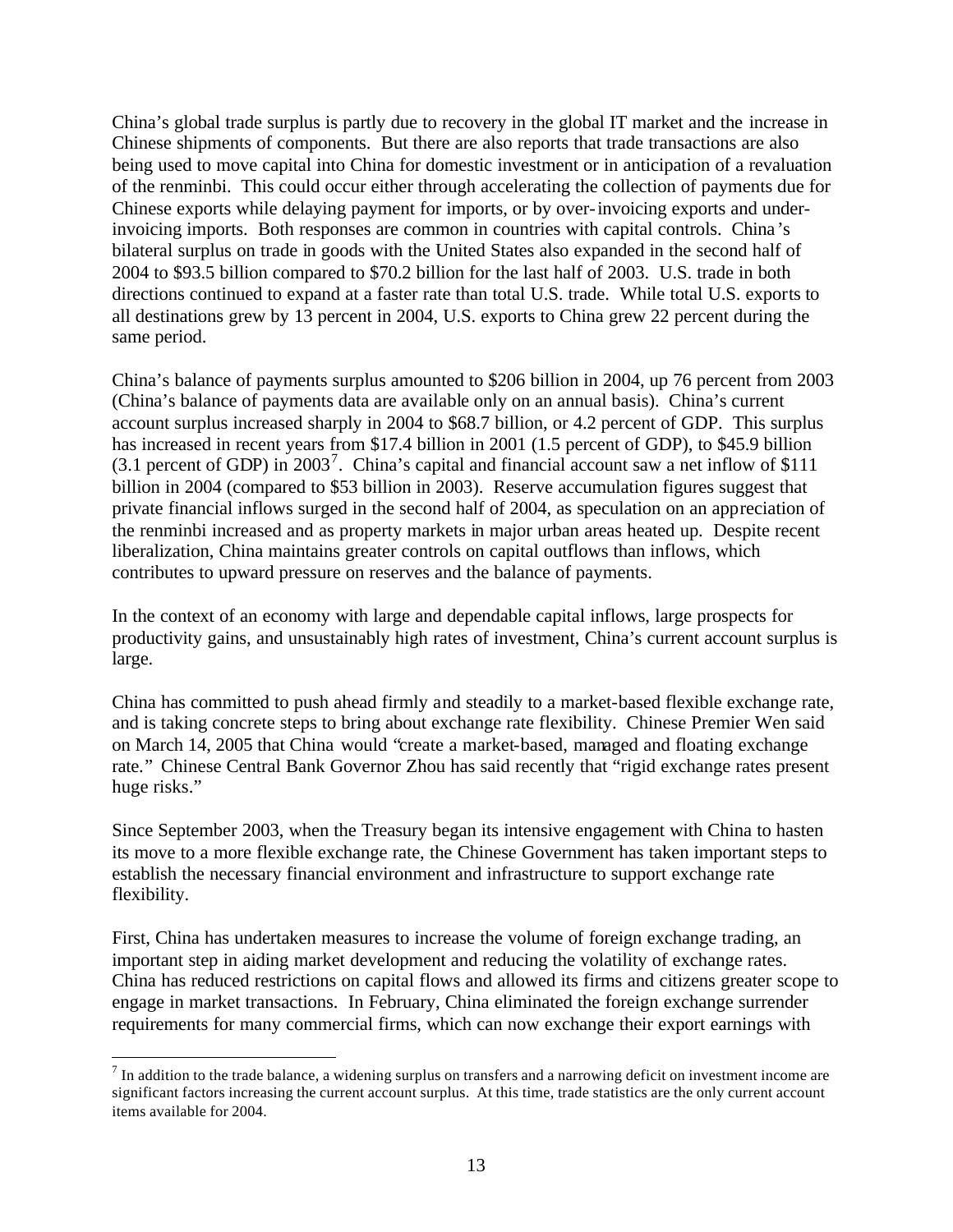authorized banks rather than the central bank. Domestic Chinese insurance companies and China's national social security fund are authorized to invest in overseas capital markets, thereby increasing the volume of renminbi foreign exchange transactions. Recently, China increased the amount of foreign currency that business travelers can take out of the country, permitted Chinese emigrants to transfer assets overseas, and allowed Chinese students to take more money abroad to pay for living expenses. As a result, the volume of foreign exchange market transactions in renminbi has expanded rapidly in the past few years. China needs to continue to liberalize its exchange regime by increasing the scope for foreign investment in China and allowing its residents greater access to foreign exchange.

Second, China has also taken steps to develop foreign exchange market instruments and to increase its financial institutions' experience in dealing with fluctuating currencies. China has introduced, or will introduce soon, financial instruments and systems for trading currencies and managing currency risk through hedging. Foreign exchange forward contracts can now be offered in China, and foreign exchange futures trading systems and instruments are being developed. Domestic and foreign banks can trade non-reminbi currency pairs (such as US dollar-yen), and certain Chinese banks will act as market-makers for this foreign currency trading. The Treasury and U.S. financial regulators provided substantial technical assistance to China in these efforts, through the Technical Cooperation Program (TCP) established with the People's Bank of China.

Finally, China has taken steps to strengthen its financial sector and its financial regulation, making the financial sector more resilient to foreign exchange rate fluctuations. In addition to raising one-year deposit and lending rates late last year, China's central bank eliminated a ceiling on interest rates on bank loans, giving banks greater scope to price risk. Further market oriented reforms in this area are needed. China's banking regulator tightened loan accounting standards by introducing a risk-based loan classification system to track non-performing loans (NPLs) more effectively. It also tightened loan supervision by increasing the number and scope of bank audits and on-site bank examinations, and by setting more aggressive targets for reducing NPLs and increasing capital. The larger banks have upgraded their credit risk management systems, centralized and standardized credit extension procedures, and improved corporate governance practices following regulatory measures to allow foreign interests to take strategic stakes, to define clearly responsibilities for Boards, management and shareholders, and to raise disclosure requirements. China needs to continue this progress and to take further steps to allow foreign investment in the major commercial banks, show that its tightened NPL classification system is yielding results, and strengthen the functioning of its securities markets. To assist the Chinese authorities, Treasury provided technical guidance last year on banking supervision, credit analysis, international accounting standards, and resolution of non-performing loans.

In summary, the fixed exchange rate that China now maintains is a substantial distortion to world markets, blocking the price mechanism and impeding adjustment of international imbalances. It is also a source of large and increasing risk to the Chinese economy. China has completed significant preparations over the last two years for adoption of a more flexible, market-oriented exchange rate. China is now ready to move to a more flexible exchange rate and should move now. Treasury will monitor progress on China's foreign exchange market developments very closely over the next six months in advance of preparation of the fall report.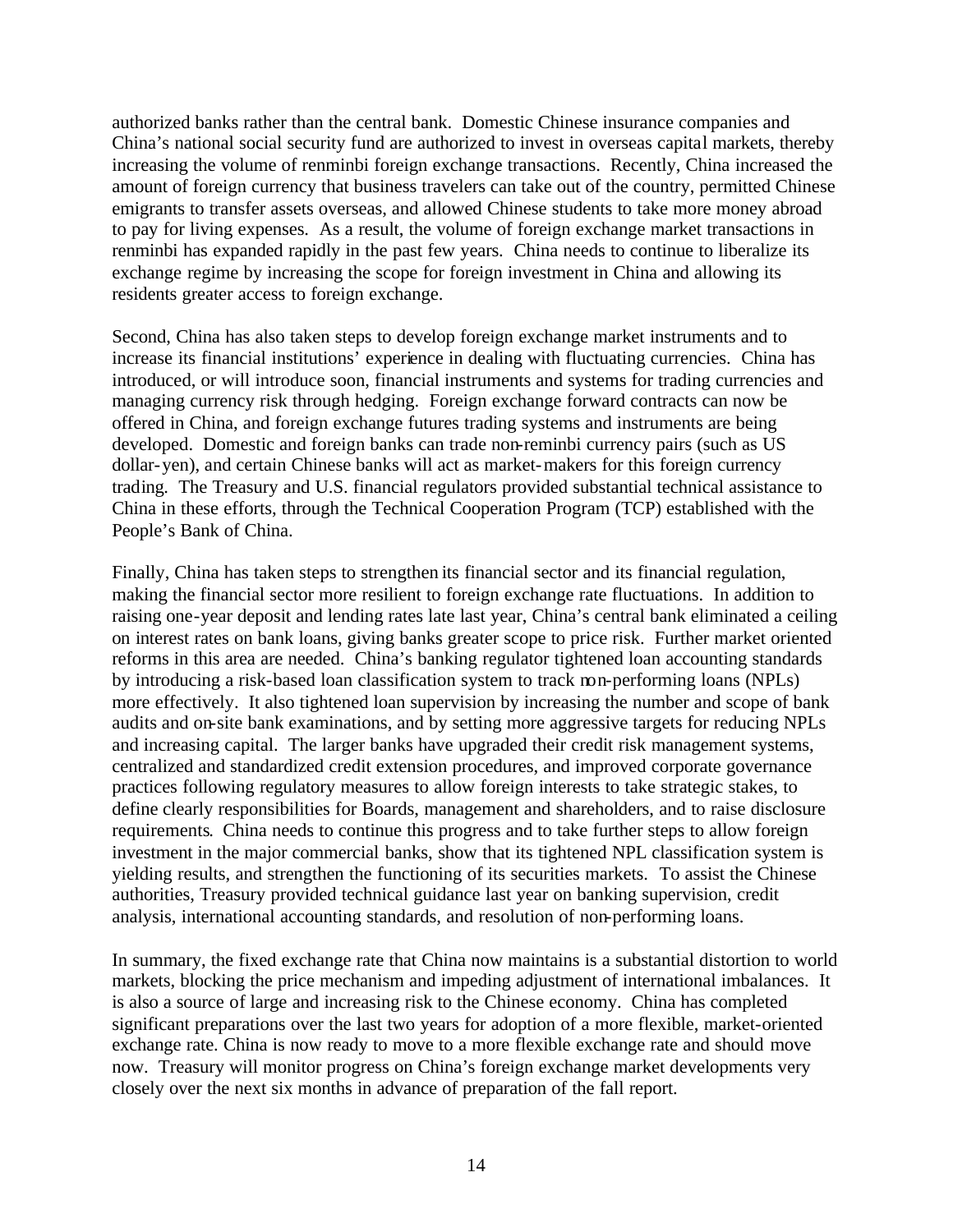# **Korea**

In contrast to strong growth in other parts of emerging East Asia, Korean growth in 2004 was held back by the continuing effects of a credit card boom and bust. With household spending depressed, Korean economic growth during the year was largely driven by increased exports. The growth rate decelerated in the second half of 2004 to 3.2 percent (annualized), from 4.7 percent growth in the first half, largely due to a continued decline in private consumption.

Export growth slowed in the second half of 2004, but exports were still up 25 percent year-onyear, after growing at 37 percent year-on-year in the first half. Export growth to China was particularly strong, up 42 percent for 2004. Total import growth did not keep pace, but still rose by 26 percent for the year. The difference in import and export growth rates was reflected in Korean external balances. The U.S. bilateral trade deficit with Korea totaled \$19.8 billion for the full year 2004. For the second half of 2004 the trade deficit totaled \$10.8 billion, up 44 percent from the same period a year earlier, as U.S. imports from Korea grew by 23 percent and exports to Korea by 10 percent. Korea's current account surplus was 4.0 percent of GDP for the second half of 2004, compared to 4.1 percent for the first half of the year.

Total capital and financial flows, exclusive of reserve accumulation, registered a net surplus (inflow) of \$7.5 billion (n.s.a.) for the second half of 2004, an increase over the small (\$0.8 billion) inflow for the first half. The financial inflows resulted from Korean residents' increasing their foreign borrowings. The Korean authorities continued to intervene in the second half, as official foreign reserves increased by \$32 billion to \$199 billion, equivalent to 112 percent of the total external debt of Korea.

Despite this intervention, the won appreciated 14.8 percent versus the dollar over the course of 2004; during the fourth quarter alone the won appreciated 10 percent. Citing a slowdown in the pace of economic recovery, particularly in domestic demand, the Korean central bank reduced its benchmark call rate a quarter-point again in November following on a similar cut in August. The effect of the won appreciation in the fourth quarter was to reduce inflation pressures, particularly those due to oil price increases. This, in turn, allowed the Central Bank of Korea to pursue its more accommodative monetary stance despite inflation coming in at the upper end of the 2.5-3.5 percent target range.

#### **Taiwan**

Taiwan's GDP growth moderated to 3.8 percent saar in the second half of 2004 relative to the first half of the year. GDP growth in the second half of 2003 reached 9.4 percent due to a sharp recovery of domestic demand (in particular business investment) and strong export growth (particularly to China). The 2004 slowdown was the result of both a decline in investment and a modest slowdown in government consumption.

Accommodative monetary policy, accompanied by higher oil and commodity prices, halted three years of deflation in 2004 with headline consumer price index growing at a rate of 2.9 percent in the third quarter and 1.9 percent in the fourth. In the third quarter of 2004, the central bank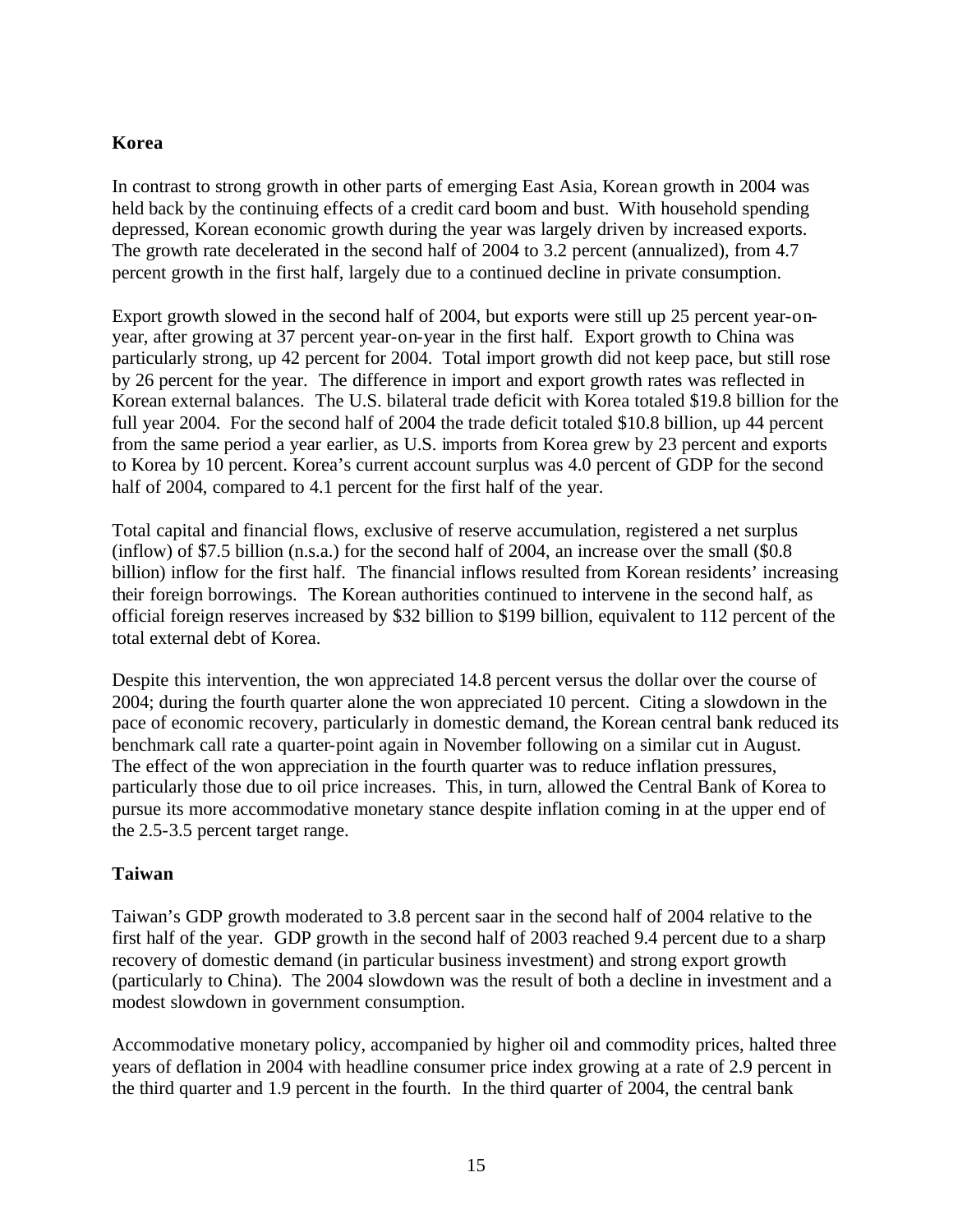raised interest rates for the first time in four years on concerns of inflation, particularly related to rising oil prices. It has continued to raise rates in the fourth quarter and first quarter of this year.

Taiwan's exports increased by 16.5 percent year-on-year in the second half of 2004, while imports expanded by 28.8 percent, resulting in a trade surplus of \$2.5 billion in the third quarter and a trade deficit in the fourth quarter of \$0.2 billion. Taiwan's bilateral trade surplus with the United States increased slightly from \$6.8 billion in the second half of 2003 to \$7.1 billion in the second half of 2004.

The current account surplus in the second half of 2004 was 4.8 percent of GDP (\$7.5 billion), down from a surplus of nearly 7.7 percent of GDP in the first half. The 2004 current account surplus of \$19.0 billion, 6.2 percent of GDP, was the smallest annual figure in three years. Taiwan continued to experience portfolio capital inflows in the second half of 2004, primarily due to increased investment in equities. This was more than offset by portfolio outflows during that same period; resulting in a net outflow in the capital and financial account.

Taiwan's foreign exchange reserve accumulation slowed significantly in the second half of 2004, with foreign exchange reserves increasing by \$12 billion, compared to a \$23 billion in the first half of 2004. By year end, total foreign exchange reserves had reached just over \$242 billion, or 79.2 percent of GDP and about four times short-term external debt.

The New Taiwan (NT) dollar has been on an appreciating trend since the third quarter of 2004, increasing 6.0 percent against the dollar in the second half of 2004. Since then the NT dollar continued its appreciating trend reaching a peak of NTD30.79/USD in early March. While Taiwan's central bank maintains that "the NT dollar exchange rate is determined by market forces," the Central Bank Governor has also recently stated that it may "enter the foreignexchange market to make adjustments" to maintain stability as the currency strengthens.

# **Malaysia**

Although Malaysia's economic growth slowed a bit in the second half of 2004, to a 4.4 percent annual rate, due in part to moderation in global growth, growth for 2004 as a whole – 7.1 percent – was the highest in four years. Private consumption and exports were the primary drivers of growth. Fiscal consolidation continued, as public spending on infrastructure was cut and total public sector spending grew moderately. Investment grew modestly, but still remained well below its levels in the early 1990s.

The current account surplus was \$7.8 billion, or 12.7 percent of GDP, in the second half of 2004, up from 11.5 percent in the second half of 2003. Large current account surpluses are a striking feature of the Malaysian economy in the last few years. After running substantial external deficits prior to the Asian Financial Crisis in 1997, Malaysia has had significant and growing trade and current account surpluses. The trade surplus in 2004 was \$25.2 billion (21.4 percent of GDP), up from \$21.8 billion (21.0 percent of GDP) in 2003. The current account surplus in 2004 was \$14.9 billion. Malaysia's current account surplus is in large part the counterpart to a sharp fall in domestic investment that took place in the aftermath of the Asian Financial Crisis. After rising to over 40 percent of GDP in 1995-97, total investment dropped sharply in 1998, and